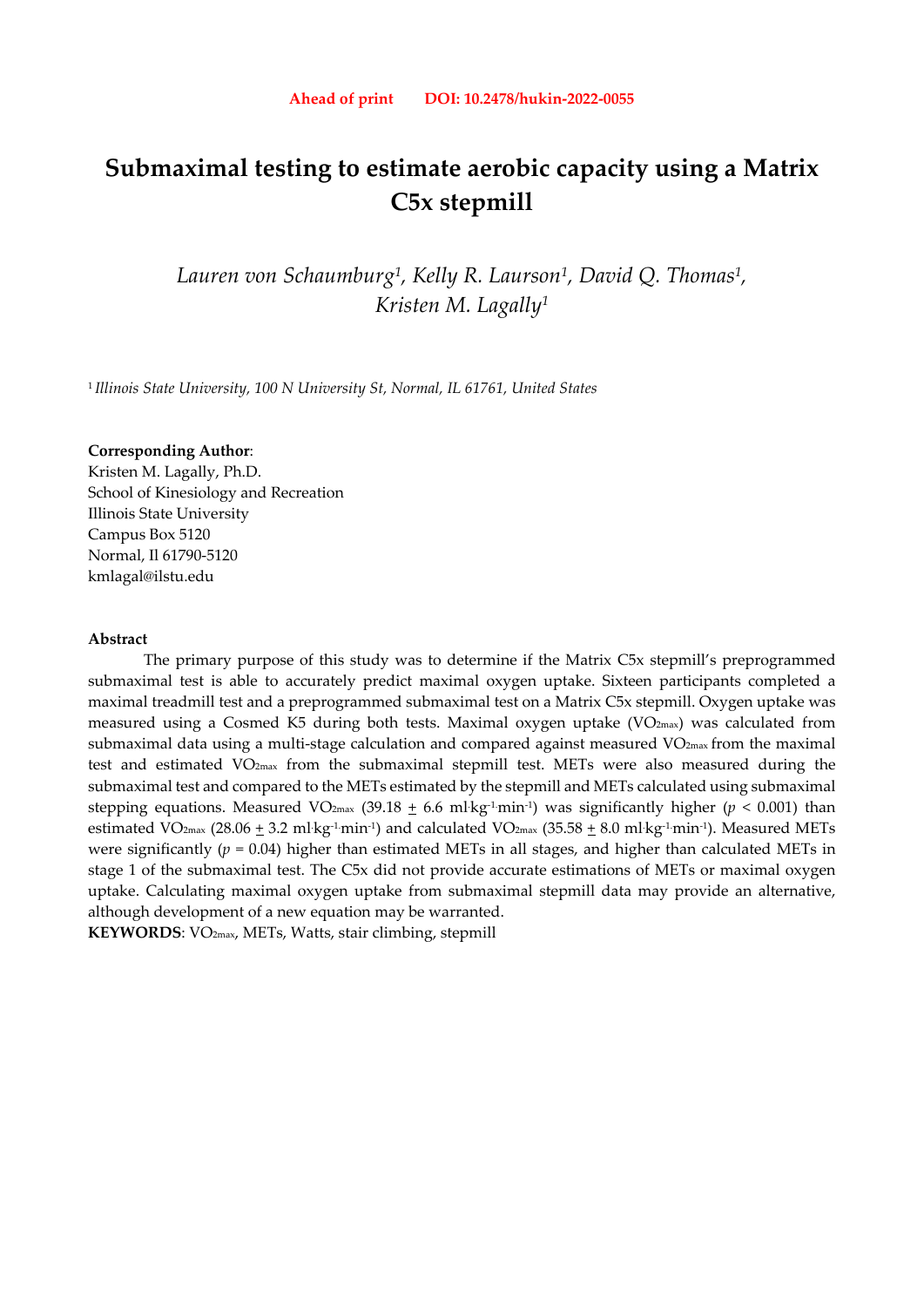#### **Introduction**

Assessment of maximal aerobic capacity ( $VO_{2max}$ ) has been studied extensively using treadmills and cycle ergometers (Noonan and Dean, 2000). Research has shown that the specificity of testing (i.e., testing on the mode used for training) has positive effects on the testing outcome (Stromme et al., 1977). Stair climbing using a climb mill or stair stepper has gained popularity as a training mode so it may be a useful mode with which to perform exercise testing, particularly for firefighters, hikers, and others who engage in sports or activities that include stair climbing motions.

There are conflicting results when VO2max derived from a maximal StairMaster or a stepmill test is compared to VO<sub>2max</sub> values obtained from other modes. Some studies found peak VO<sub>2</sub>/VO<sub>2max</sub> to be higher when measured on a treadmill compared to a stair stepping device (Ben-Ezra and Verstraete, 1988; Luketic et al., 1993; Schuler et al., 1998). Other studies found no significant differences in peak VO2/VO2max values between stair stepping devices and treadmills (Holland et al., 1990, 1988).

Submaximal testing may be more applicable than maximal testing in commercial fitness settings, however. Research examining the validity of submaximal stair climbing exercise on a StairMaster 4000PT to predict maximal oxygen uptake found conflicting results for trained and untrained women. Participants who had previously trained on a step ergometer and had previous experience with cardiovascular training had no significant differences in VO2max values measured from a maximal Bruce treadmill test and those estimated from the StairMaster submaximal test. The non-step trained group had significantly lower VO<sub>2max</sub> values when estimated from the StairMaster test than when measured during the maximal Bruce test (Roy et al., 2004).

Using a maximal StairMaster (model not specified) test, Carroll et al. (1990) developed an equation  $(VO<sub>2max</sub> = 66.852 - .178(HR3) - 3.413$ (sex) [HR3: HR at 60 Steps/Minute, sex: men = 1, women = 2] to predict VO2max from submaximal stepping exercise. When cross-validated with 27 men and women, the equation's predicted VO<sub>2max</sub> values were found to be strongly correlated  $(r = 0.71)$  with measured VO<sub>2max</sub> assessed from the maximal StairMaster test. The results from these studies suggest that submaximal StairMaster exercise may have potential as a method for estimating peak/maximal oxygen uptake.

One concern about using submaximal stair climbing to predict maximal oxygen uptake is that a number of studies have found elevated physiological responses at standard submaximal levels in stair climbing when compared to other modes of exercise. For instance, two studies found lactate levels to be higher during exercise on stair climbing devices when compared to exercise on a treadmill (Schuler et al., 1998; Zeni et al., 1996). Higher VO2 and/or higher heart rates at similar workloads between a stair climbing device and a treadmill were found as well in other studies (Holland et al., 1990; Howley et al., 1992). Since submaximal testing typically relies on the heart rate to predict maximal oxygen uptake, an elevated heart rate at a given submaximal level will lead to a lower VO<sub>2max</sub> prediction. Additionally, higher lactate levels and VO<sub>2</sub> may lead to greater discomfort during stair climbing tests when compared to treadmill tests. These responses may limit the ability to accurately predict VO2max from a submaximal step climbing test.

Additionally, there is evidence that step climbing machines may not estimate MET levels accurately. Some studies found METs to be overestimated by a step climbing device when compared to measured METs (Holland et al., 1988; Howley et al., 1992; Luketic et al., 1993). Conversely, Butts et al. (1993) found that at all stepping rates but the slowest, MET values were underestimated by a StairMaster 4000PT. If the stair climbing device uses intensity to calculate predicted VO<sub>2max</sub> but cannot predict METs accurately, it cannot predict VO<sub>2max</sub> accurately.

While the StairMaster 4000 PT commonly examined in previous research is not in production any more, StairMaster and other commercial gym equipment manufacturers are producing stepmills or climb mills (StairMaster, 2019). One of these companies, Matrix, provides a pre-programmed submaximal testing protocol on their C5x climb mills (Matrix Fitness, 2012). The purpose of this study was to examine how the submaximal prediction of VO<sub>2max</sub> from the Matrix C5x compares to VO<sub>2max</sub> derived from a maximal test on a treadmill. A secondary purpose was to compare measured MET values to those estimated by the Matrix C5x.

## **Methods**

## *Participants*

Eighteen participants were recruited on a campus from various classes or by word of mouth. Only sixteen participants were included in the analyses, however, because one was eliminated due to not meeting the criteria for reaching maximal effort and another was lost due to error in data collection. Each participant completed a medical history form and informed consent before participating in the study. Participants were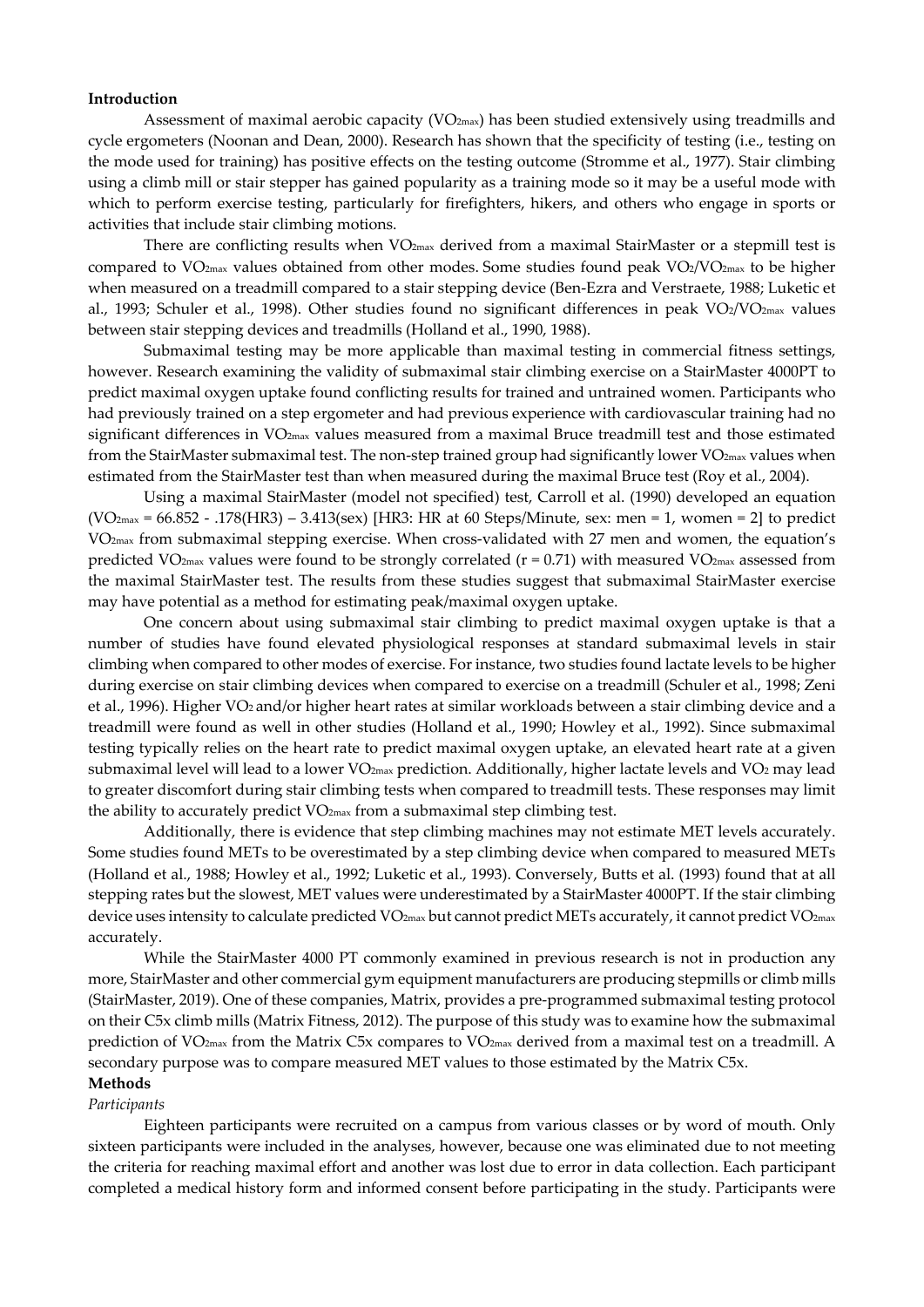excluded if they were not free from existing cardiovascular, metabolic and renal disease and symptoms suggestive of those diseases. They were also excluded if they had any musculoskeletal injury, or were not at least 18 years of age. This study was approved by the Institutional Review Board of the University. *Design and Procedures* 

Each participant took part in two tests, a submaximal stepmill test and a maximal treadmill test. The two tests were performed on different days in random order, which was determined by rolling a die. Both tests were explained prior to testing, as was the Borg 6-20 ratings of perceived exertion (RPE) scale. Resting blood pressure was taken before each test and the RPE, heart rate, and exercise blood pressure were taken throughout the maximal test. The heart rate and RPE were measured throughout the submaximal test. The heart rate was measured via telemetry using a Polar E600 heart rate monitor and oxygen uptake was measured throughout both tests using a K5 portable metabolic system, which was calibrated according to manufacturer's instruction prior to each test (COSMED, Rome, Italy). Respiratory data were averaged for both of the tests into 30 s intervals.

#### *Measures – Maximal Treadmill Test (measured VO2max)*

The maximal treadmill test utilized the Bruce protocol. The results from the maximal treadmill test served as the criterion measured VO<sub>2max</sub> (MeasVO<sub>2max</sub>) value. Participants were instructed to continue to the point of volitional fatigue. The treadmill test was determined to be maximal if participants achieved at least two of the following criteria: a heart rate within  $\pm$  10 beats/min of the age-predicted maximal heart rate, an  $RER > 1.1$ , and  $RPE > 17$ , or a plateau in VO<sub>2</sub> (change of less than 150 mlmin<sup>-1</sup> with an increase in exercise intensity). As mentioned above, one participant did not meet at least two of these criteria, and thus was removed from the data analysis.

## *Measures – Submaximal Stepmill Test (estimated VO2max)*

The stepmill test was a pre-programmed submaximal protocol on the Matrix C5x climb mill (Matrix Fitness, Wisconsin, United States), which has revolving steps that are 8 inches (.2032 m) in height. As indicated in the Matrix manual and on the machine's display, the submaximal test is "a four stage test lasting three to five minutes, where the speed is increased until the HR is held between 115-150 bpm for two of the stages" (Matrix Fitness, 2012). As such, the length of the test was assumed to be dependent on heart rate response, with the test ending when the heart rate was between 115-150 bpm for two stages in order for a prediction to be made by the stepmill. The C5x determined the heart rate by interfacing with the heart rate monitor. Investigators also used a separate Polar E600 watch to confirm accuracy of heart rates measured through the  $C5x$ .

Pilot testing of the Matrix submaximal test revealed several issues, including that on occasion and seemingly randomly, 1) stage length was inconsistent, 2) the steps per minute reported by the C5x were inaccurate, and 3) the C5x provided some participants with only one test stage and indicated that the test had "failed" due to "lack of the increase in the heart rate". Specifically, after participants completed one stage, the Matrix C5x displayed a message stating "No Increase in the Heart Rate. Retry the test". Nevertheless, when this message appeared, the C5x display still provided a predicted value for VO2max. All "successful" C5x tests consisted of two stages after which a predicted VO2max value was provided on the C5x display. The values provided by the C5x stepmill, whether a test failed or succeeded, are reported here as estimated  $VO<sub>2max</sub>$ (EstVO2max).

The Matrix company was contacted regarding the inconsistent testing procedures, and the Global Assistant Product Manager at Matrix provided the following equation  $[VO<sub>2max</sub>] = ((watts*12) +$ (weight(kg)\*3.5))/weight(kg)] as the calculation used by the Matrix C5x to predict  $VO_{2max}$ . Investigators intended to manually calculate EstVO2max for both failed and successful tests. Unfortunately, it was unclear what value from the test should be used for Watts, and further attempts at communication with Matrix about this issue did not yield any information. Investigators attempted to complete the calculation using both the final Watts and average Watts reported by the C5x as part of the submaximal stepmill test. However, neither value yielded reasonable results for either METS or VO2max in ml·kg<sup>-1</sup>.min<sup>-1</sup>. Calculating VO2max using the Matrix equation was further complicated by the fact that in "successful" tests, the Matrix C5x reported the same Wattage for both of the completed stages, despite differing step rates.

## *Measures – Maximal oxygen uptake calculations (calculated VO2max)*

The original intent of the study was to compare two  $VO_{2max}$  values, those estimated by the Matrix  $C5x$  $(EstVO<sub>2max</sub>)$  and those measured by indirect calorimetry  $(MeasVO<sub>2max</sub>)$ . Given the uncertainty surrounding the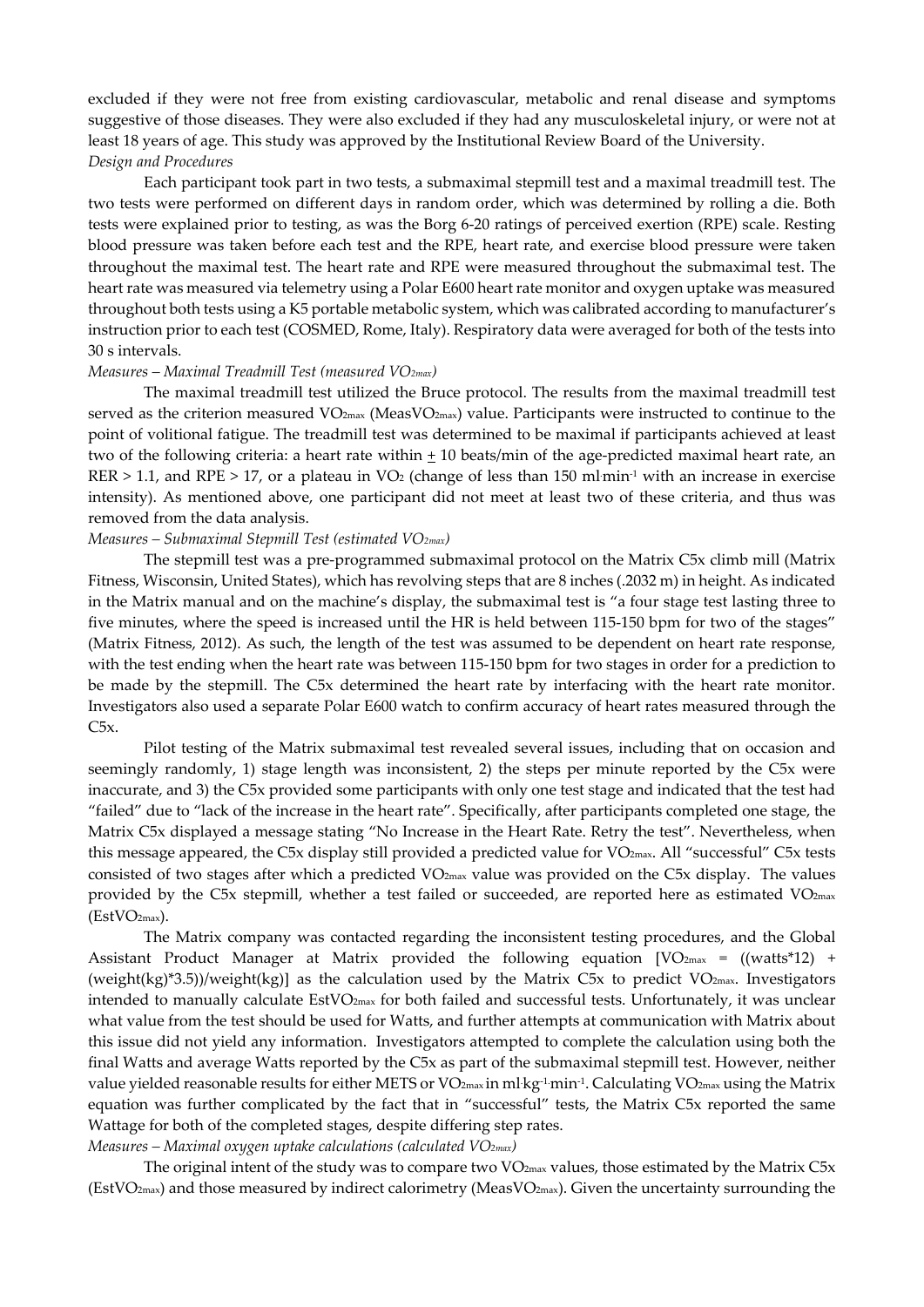VO2max calculation and testing procedures provided by Matrix, VO2max was also calculated using the multistage model equation (Gibson et al., 2018; Roy et al., 2004) to provide an alternative to the Matrix C5x VO<sub>2max</sub> estimation. This equation calculates the slope as the ratio of the differences between the two submaximal VO<sub>2</sub> values and the associated HR values from the final two stages of the test, and estimates  $VO_{2max}$  from the following equation:  $\rm{VO_{2max}(mlkg1·min1)}$  =  $\rm{VO_2}$  from final stage + slope (HR $_{\rm{max}}$  – HR from final stage) (Gibson et al., 2018; Roy et al., 2004).

To ensure accurate data for this calculation, investigators: 1) ensured achievement of a steady state heart rate  $(\pm 5$  bpm in the last two minutes of a stage), 2) manually counted steps per minute during each stage, and 3) if a test failed, manually continued the test by increasing intensity until the participant achieved the target heart rate range of 115 - 150 bpm for two consecutive stages, as suggested by the Matrix manual. These procedures and target heart rate range are also generally accepted as appropriate for submaximal testing (American College of Sports Medicine et al., 2018). The maximal heart rate was calculated as the age-predicted maximal heart rate using the equation 208 - .7(age) (Tanaka at al., 2001).

In order to complete the multi-stage equation, submaximal  $VO<sub>2</sub>$  from the two final test stages must first be determined either through estimation or measurement. Typically, ACSM Metabolic equations (American College of Sports Medicine et al., 2018) would be used to calculate estimated submaximal VO2 values (Gibson et al., 2018; Roy et al., 2004). However, the ACSM stepping equation assumes both an "up" and "down" component to stepping, which may not be appropriate for use with a revolving stepmill (Holland et al., 1988). As such, a manually counted step rate from the final two stages of the stepmill submaximal test (regardless of whether the machine indicated "passed" or "failed") was used to calculate submaximal VO2 using the following equation provided by Holland et al. (1990), whose work also examined a revolving stepmill: [VO2 (ml·kg·1·min·1) = (Steps/min)(Step Height in m) X 2 + 3.5]. The calculated estimated submaximal VO2 values from the Holland et al. (1990) equation were then used in the multi-stage equation to calculate VO2max. The VO2max results from these calculations are reported as the calculated VO2max (CalcVO2max) value. *Measures – METs* 

As mentioned above, Cosmed K5 metabolic equipment was used to measure submaximal VO2 during the stepmill test. VO2 in ml·kg<sup>-1</sup>min<sup>-1</sup> was divided by 3.5 to determine measured METs (METs<sub>meas</sub>) from submaximal stages performed in the stepmill test. METs reported by the Matrix C5x (METsest) and (METscalc), which are VO<sub>2</sub> results calculated from the Holland et al.'s (1990) equation divided by 3.5, were also examined. *Statistical Analysis* 

To examine if differences existed between participants for whom the stepmill test failed and those for whom it succeeded, a two-way mixed ANOVA was conducted to examine the effect of group (pass vs. fail on the stepmill test) on EstVO2max and MeasVO2max. Significant interactions and main effects were probed using follow-up *t*-tests. For all sixteen participants, MeasVO<sub>2max</sub> values were compared with EstVO<sub>2max</sub> values and CalcVO2max values with a one-way repeated measures ANOVA. A significant main effect was probed using follow-up paired samples *t*-tests. For all sixteen participants, MET<sub>Smeas</sub> were compared to MET<sub>Sest</sub> and MET<sub>Scalc</sub> with separate one-way ANOVAs performed for each stage of the submaximal stepmill test. A significant main effect was probed using follow-up paired samples *t*-tests. Pearson correlations were calculated between the VO2max and MET variables. The alpha level was set at *p* < 0.05. SPSS software was used to perform all analyses. **Results** 

The mean height of participants was 171.2 cm ( $\pm$  7.2). The mean mass was 69.1 kg ( $\pm$  9.7), and the mean resting heart rate was 81 beats per minute (bpm)  $(± 14.2)$ . Participants' descriptive data are shown in Table 1. Means and standard deviations for maximal oxygen uptake are provided in Table 2.

For 44% of the participants ( $n = 7$ ), the Matrix C5x stepmill reported a successful prediction of VO<sub>2max</sub>. The mean EstVO2<sub>max</sub> for these seven participants was 28.6  $\pm$  3.5 ml·kg<sup>-1</sup>·min<sup>-1</sup>, while the mean MeasVO2<sub>max</sub> was  $35.1 \pm 4.1$  ml·kg<sup>-1</sup>·min<sup>-1</sup>. For the other nine participants, the Matrix C5x stepmill reported that the submaximal test had failed. Using the value provided by the C5x, the mean EstVO2max for the nine participants for whom the test failed was 27.7  $\pm$  3.2 ml·kg<sup>-1</sup>min<sup>-1</sup>and the mean MeasVO<sub>2max</sub> was 42.3  $\pm$  6.7 ml·kg<sup>-1</sup>min<sup>-1</sup>. These nine participants were provided with additional stages of submaximal exercise following the one-stage C5x test failure, in order to collect data for CalcVO<sub>2max</sub>. Four participants required three stages and one required four stages to achieve heart rates within the target range of 115-150 bpm. The remaining participants achieved target heart rates in two stages.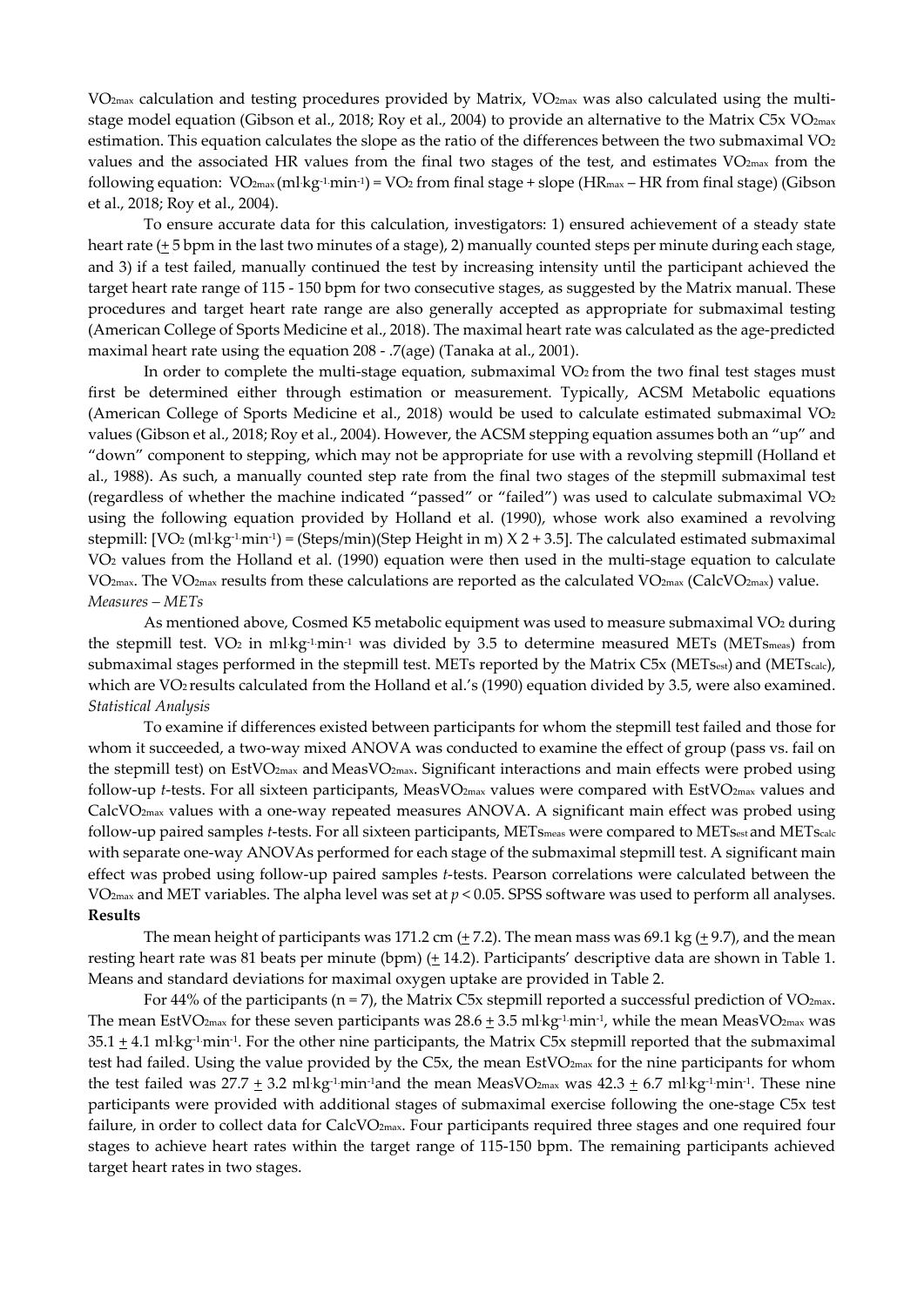A two-way mixed ANOVA revealed no significant interaction  $(p = 0.54)$  between the method of determining VO2max (Est vs. Meas) and group (Pass vs. Fail on stepmill test). There was a significant main effect of VO2max method (*p* < 0.01, partial eta squared = 0.69). There was also a significant main effect of group (*p* = 0.04, partial eta squared = 0.28). Follow-up *t*-tests found significant differences in MeasVO<sub>2max</sub> and EstVO<sub>2max</sub> for both the group that had a failed test  $(p = 0.001)$  and the group that had a successful test  $(p = 0.047)$ . There was also a significant difference  $(p = 0.03)$  between the passed and failed groups with regard to MeasVO<sub>2max</sub> (35.1 vs. 42.3 ml·kg<sup>-1.</sup>min<sup>-1</sup>), but no significant difference in EstVO2max (28.6 vs. 27.7 ml·kg<sup>-1.</sup>min<sup>-1</sup>).

Given no difference in EstVO2max between participants whose stepmill tests had passed or failed, all 16 participants' data were pooled for further analyses. A repeated-measures ANOVA revealed a significant main effect for the method of determining  $VO_{2max}$  at the  $p < 0.05$  level ( $p < 0.001$ ), with an overall large effect size calculated using eta squared of 0.54. Follow up paired *t-*tests revealed that MeasVO2max (39.2 <u>+</u> 6.6 ml·kg<sup>.</sup>  $^{1}\rm min$ 1) was significantly higher ( $p$  < 0.01, Cohen's d = 1.69) than EstVO2 $_{\rm max}$  (28.06  $\pm$  3.2 ml·kg<sup>-1</sup>.min<sup>-1</sup>). The mean CalcVO<sub>2max</sub> (35.6  $\pm$  8.0 ml·kg<sup>-1</sup>.min<sup>-1</sup>) was significantly lower (*p* = 0.027, Cohen's d = 0.55) than the mean MeasVO<sub>2max</sub> and significantly higher ( $p = 0.003$ , Cohen's d = 0.94) than the mean EstVO<sub>2max</sub>.

Means and standard deviations for MET values are shown in Table 3. Submaximal MET values were obtained using three methods: reported by the C5x stepmill (METSest), measured using indirect calorimetry (METSmeas), and calculated from step height and a stepping rate using the Holland et al.'s (1990) equation (METScalc). METs derived in these three ways were compared for the first three stages of the submaximal step mill test using separate one-way ANOVAs. A significant main effect was found for each stage, and follow-up paired *t*-tests revealed a significant difference between MET<sub>Sest</sub> and MET<sub>Smeas</sub> in all three stages – Stage 1 (*p* < 0.01, Cohen's d = 1.7), Stage 2 (*p* = 0.03, Cohen's d = 0.78), and Stage 3 (*p* = 0.04, Cohen's d = 1.42). In all three stages, MET values were significantly underestimated by the C5x. There was also a significant difference between METsest and METscalc in all three stages – Stage 1 (*p* < 0.01, Cohen's d = 0.83), Stage 2 (*p* < 0.01, Cohen's  $d = 1.79$ ), and Stage 3 ( $p < 0.01$ , Cohen's  $d = 2.02$ ) - with METs<sub>est</sub> being lower in each stage. There was no significant difference between MET<sub>Smeas</sub> and MET<sub>Scalc</sub> in stages 2 and 3, but MET<sub>Scalc</sub> were significantly (*p* = 0.04, Cohen's  $d = 0.58$ ) lower in stage 1.

The correlations between MeasVO $_{2\text{max}}$  and the two VO $_{2\text{max}}$  prediction methods revealed a significant correlation between MeasVO2max and CalcVO2max (r = 0.70, *p* = 0.003) (Gibson et al., 2018; Roy et al., 2004). The correlations between MeasVO<sub>2max</sub> and EstVO<sub>2max</sub> ( $r = -0.40$ ,  $p = 0.121$ ) and EstVO<sub>2max</sub> and CalcVO<sub>2max</sub> ( $r = 0.07$ ,  $p$ ) = 0.808) were not significant.

Correlations among METsmeas, METsest, and METscalc were also determined. In Stage 1, the C5x step mill reported all participants' METsest as 4.0. As such, a correlation could not be determined for this stage. In stages 2 and 3, METsest and METscalc were strongly and positively correlated. In stage 2, the correlation was r = 0.96 ( $p$  < 0.001) and in stage 3 the correlation was  $r = 0.98$ , ( $p = 0.004$ ). MET<sub>smeas</sub> and MET<sub>scalc</sub> were moderately correlated  $(r = 0.53, p = 0.04)$  in stage 2. However, in stage 3, the correlation between MET<sub>smeas</sub> and MET<sub>scalc</sub> was not significant (r = 0.11, p = 0.86). The correlations for MET<sub>Sest</sub> and MET<sub>Smeas</sub> were not significant in stages 2 or  $3 (p = 0.09)$  and  $p = 0.82$ , respectively). Correlations for stage 4 were not calculated as only one participant completed four stages of exercise during the submaximal stepmill test.

## **Discussion**

The main purpose of this study was to compare directly measured  $VO<sub>2max</sub>$  values to those predicted by a preprogrammed submaximal test performed on the Matrix C5x stepmill. Our results indicate that the C5x significantly under predicted VO2 $_{\rm max}$  values. The mean value reported by the Matrix C5x was 28.1 ml·kg<sup>-1</sup>min<sup>.</sup> 1, which is considered "very poor to poor" for participants in this age range (American College of Sports Medicine et al., 2018), compared to the measured VO $_{\rm 2max}$  value of 39.2 ml·kg<sup>-1.</sup>min<sup>-1</sup>, which is "poor to fair". The C5x underestimated VO<sub>2max</sub> for 13 of the 16 participants, with a mean difference of 13.1  $\pm$  6.8 ml·kg<sup>-1</sup>min<sup>-1</sup>. Therefore, an individual evaluating their fitness using a Matrix C5x is likely to receive a discouraging and misleading result. Moreover, for over half of the participants, the submaximal test on the C5x "failed", and so many users could feel compelled to perform the test again. Interestingly, VO<sub>2max</sub> provided in spite of a "failed" test was not significantly different than that for a "successful" test, and VO2max values were significantly underpredicted by the C5x across the board. One interesting finding was that participants for whom the test failed had a higher measured mean VO<sub>2max</sub> value than those that had successful submaximal tests on the C5x. Of these nine participants, five needed more than two exercise stages (investigators manually provided additional stages when a test failed) to achieve target heart rates between 115-150 bpm. This, along with higher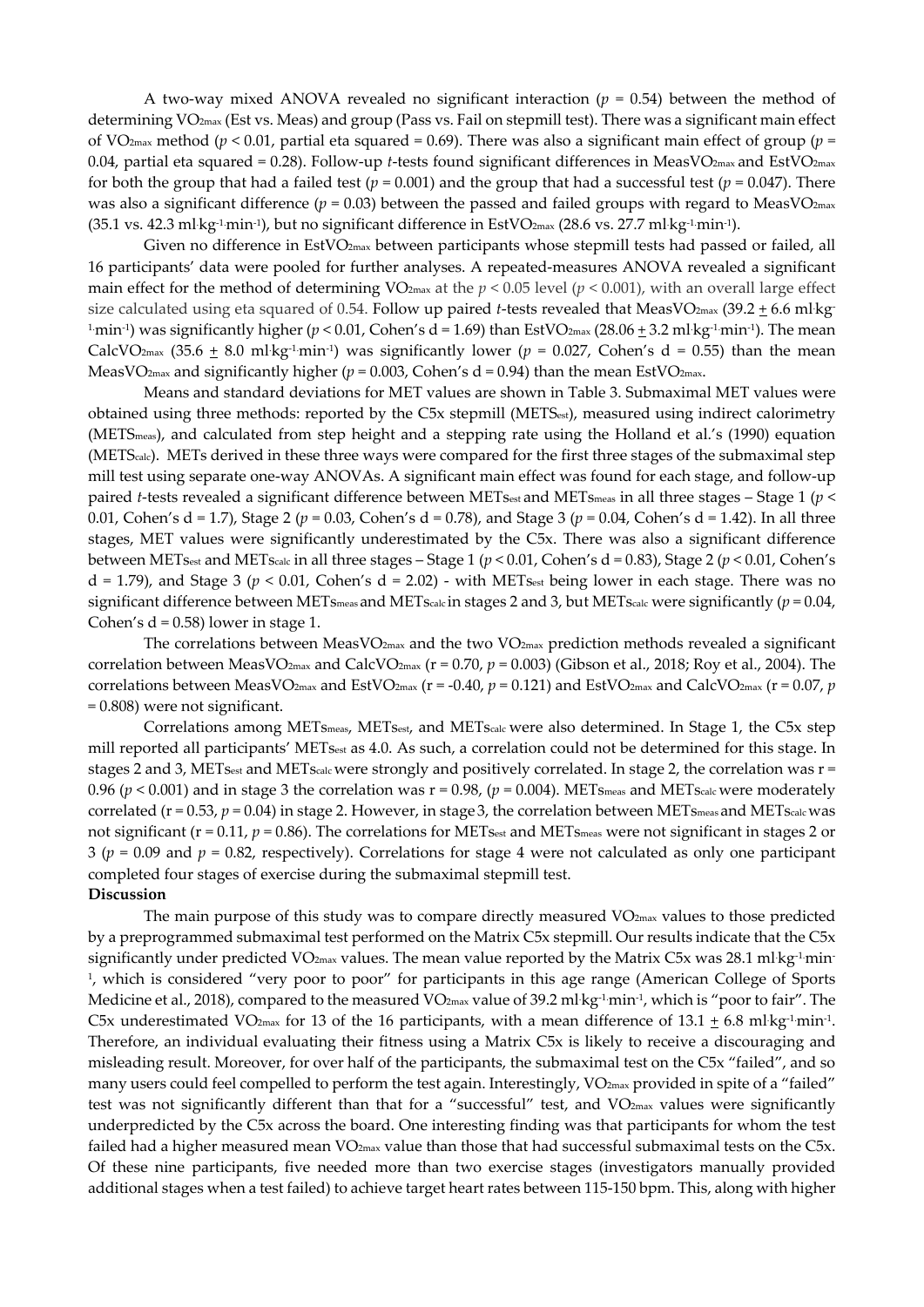VO2max values, is suggestive of higher cardiovascular fitness. The "failed test" error message from the C5x indicated "no increase in the heart rate", which might suggest that the participant had not achieved the minimum baseline heart rate of 115 bpm and that this particular submaximal test is not suitable for more fit participants. However, four of the nine "failed" participants had heart rates above 115 bpm in the first stage of the C5x submaximal test. These inconsistencies make it difficult to draw conclusions about the Matrix C5x pre-programmed submaximal test.

With the exception of the equipment used (StairMaster vs. stepmill), our findings are almost identical to those of Roy et al. (2004) who found that a submaximal test performed using a StairMaster 4000PT resulted in a significant underestimation of VO2max in non-step trained participants. The average measured VO2max value for the non-step trained participants in their study was 37.6 ml·kg<sup>-1</sup>.min<sup>-1</sup>. StairMaster predicted VO2<sub>max</sub> was 30.9 ml·kg<sup>-1</sup>.min<sup>-1</sup>, which was significantly lower than VO2 $_{\rm max}$  measured during a maximal Bruce treadmill protocol. However, VO2max values from the submaximal StairMaster test and the maximal treadmill test did not differ for step-trained participants (Roy et al., 2004).

 Most of the previous research has been performed using a StairMaster (primarily the 4000 PT) rather than a stepmill device with revolving stairs, as was used in the present study. The research that has been done using a stepmill similar to the C5x has only used it for maximal exercise testing. For instance, Holland et al. (1990) found no significant differences in peak oxygen uptake (VO2), heart rate (HR), ventilation (Ve) or respiratory quotient (RQ) obtained from a maximal test on a treadmill compared to a maximal test on a "steptreadmill" (StairMaster 6000). Ben-Ezra and Verstraete (1988) completed a study with firefighters comparing a maximal treadmill test to a maximal test on a StairMaster 5000 (revolving stairs of eight inches) and found that VO<sub>2max</sub>, HR<sub>max</sub>, and VE<sub>max</sub> were all lower from the StairMaster 5000 test. No previous studies have examined submaximal estimation of VO<sub>2max</sub> using a step mill.

Another purpose of this study was to compare measured METs to those reported by the C5x during each submaximal workload. Results indicated that the C5x underestimated METs in all stages. This finding is similar to that of Butts et al. (1993) who found that the StairMaster 4000PT significantly underestimated METs. A majority of the previous studies found the opposite result, however. Using a stepmill device, Holland et al. (1988) found significant differences between measured MET values and device-reported MET values in a study with coronary heart disease patients. During the last two stages of a maximal test (measured intensity = 5.8 and 7.2 METs), they found an overestimation of METs by a StairMaster stepmill, although in the first two stages (measured intensity = 3.4 and 4.7 METs), the values between stepmill-reported and measured METs were similar (Holland et al., 1988). Howley et al. (1992) found MET values reported by a StairMaster 4000PT to be 20% higher than measured values. Luketic et al. (1993) also found that the StairMaster 4000PT reported METs were higher across multiple stages of an exercise test when compared to measured METs. Because of the differences in equipment used and the conflicting results from previous studies, it is difficult to draw concrete conclusions or make comparisons between the present results and previous research. In general, however, it seems that the stair stepping devices that have been studied do not provide accurate estimates of submaximal oxygen uptake, which reduces their ability to provide accurate predictions of maximal oxygen uptake.

Previous studies have developed equations to predict VO<sub>2max</sub> based on maximal testing performed on a StairMaster 4000PT (Butts et al., 1993; Holland et al., 1990). That approach might be warranted with stepmills in general and the Matrix C5x specifically. Unfortunately, the present study only completed submaximal exercise on the stepmill, and we were not able to obtain any clarification about the VO<sub>2max</sub> prediction equation provided by Matrix. Attempts to calculate VO2max using the provided equation and Wattage data from the C5x submaximal tests resulted in VO<sub>2max</sub> values that were not only not the same as those displayed on the screen, but also not reasonable VO2max values. It is possible that the results from the present study may have turned out differently if we had been able to use the Matrix prediction equation to calculate VO<sub>2max</sub> values by hand. In an effort to find another way that  $VO_{2max}$  might be calculated using submaximal data from the stepmill, submaximal VO2 was calculated using the Holland et al.'s (1990) equation, which uses stepmill height and a stepmill stepping rate to determine oxygen uptake (and therefore METs) for a given stage. The ACSM stepping equation includes a stepping rate pattern designed for bench step exercise (i.e. "up up down down") and so was determined not to be an appropriate way to calculate VO<sub>2</sub> values from a stepmill where stepping only occurs in one direction (Holland et al., 1988; Luketic et al., 1993). The calculated submaximal VO<sub>2</sub> and MET values from the Holland et al.'s (1990) equation showed promise, as the values calculated did not differ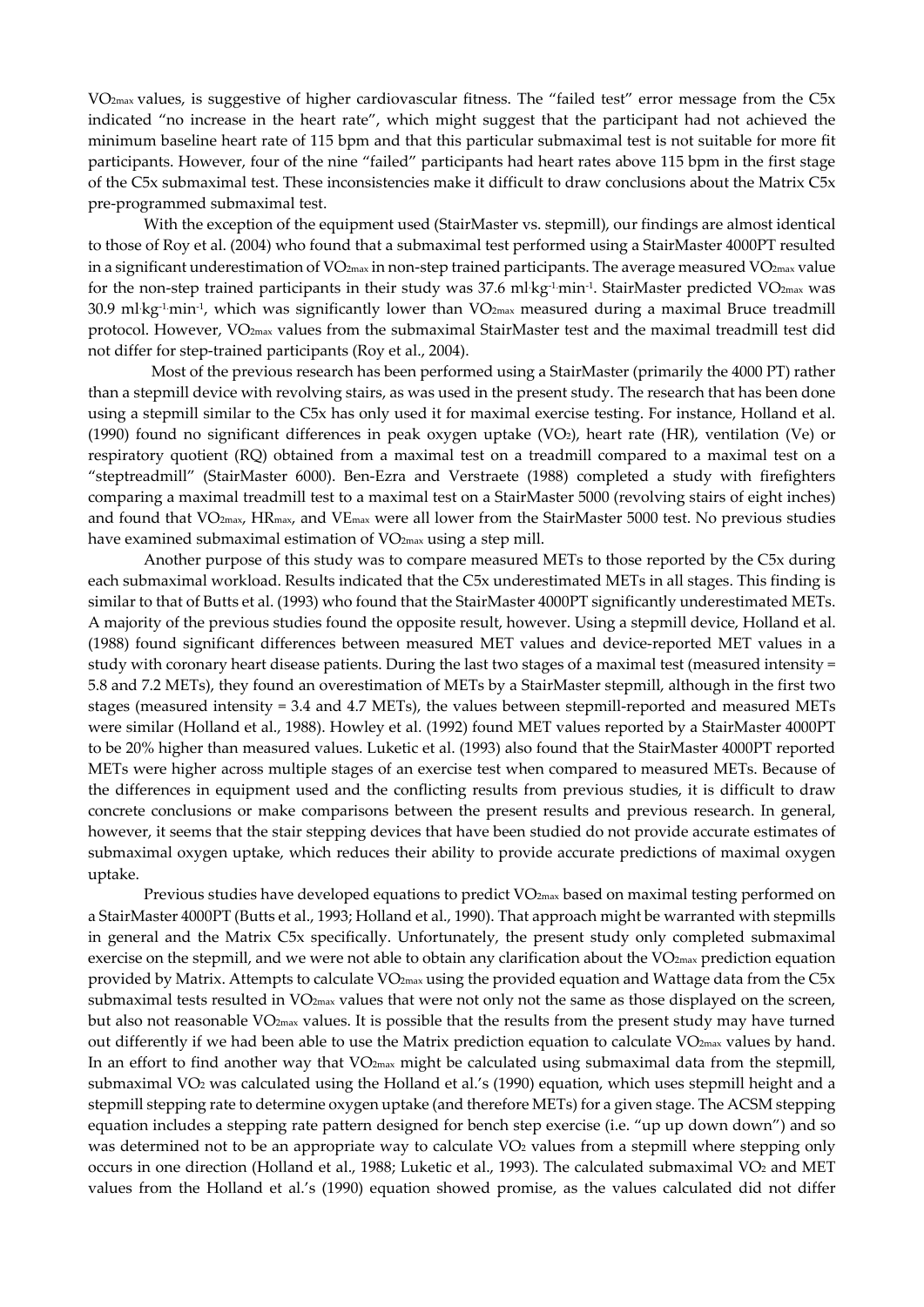significantly from measured MET values in two of the three stages examined. However, when those values were used to calculate VO<sub>2max</sub> using the multi-stage prediction equation (Gibson et al., 2018; Roy et al., 2004), the mean CalcVO2max value was significantly lower than the measured VO2max value. Nevertheless, the correlation between the two was strong and significant. A review of the literature yielded no other options for predicting VO2max values from submaximal stepmill exercise, although a recent study found that during treadmill exercise, the accuracy of the multi-stage equation to estimate  $VO<sub>2max</sub>$  was improved when submaximal VO2 used in the equation was measured rather than predicted (Peterman et al., 2021). Using measured submaximal VO2 might improve the accuracy of stepmill-based VO2max predictions as well, particularly as the ACSM stepping MET equation may not be applicable to stepmill exercise, and the Holland et al.'s (1990) equation has not been validated. However, measuring VO2 may not be feasible in health-fitness settings, so there is a need to develop an equation accessible to the general population that can accurately calculate VO2max values from stepmill exercise.

This study was limited by a small and convenient sample. Due to this, comparisons were not made between males versus females or trained versus untrained participants. The Matrix C5x also did not function as intended, with the preprogrammed submaximal test failing a majority of the time. The Holland et al.'s (1990) equation that we used in our calculations has not been validated, and thus may be considered a limitation. A major strength of this study is that it is a unique assessment of stepmill exercise and provides information on which to build future studies.

In summary, the present study's findings align with previous research in that stair stepping devices do not provide accurate submaximal MET estimation. Most of the time, METs were overestimated. This can be misleading when estimating intensity or submaximal and maximal VO2. If METs are overestimated, intensity and, thus, energy expenditure will be overestimated as well. If this equipment is used in fitness testing, the tester should be aware that the display may not reflect the user's actual level of exertion. An inability to accurately estimate submaximal intensity also impacts the device's ability to accurately estimate VO2max. The present study did also find that the Matrix C5x stepmill did not provide an accurate estimate of maximal oxygen uptake and that the equation provided by the manufacturer was not useful for calculations by hand. With the growing popularity of stepmills like the C5x, and given this specific device provides a programmed submaximal test, the equations and methods behind submaximal testing on these devices need to be further researched.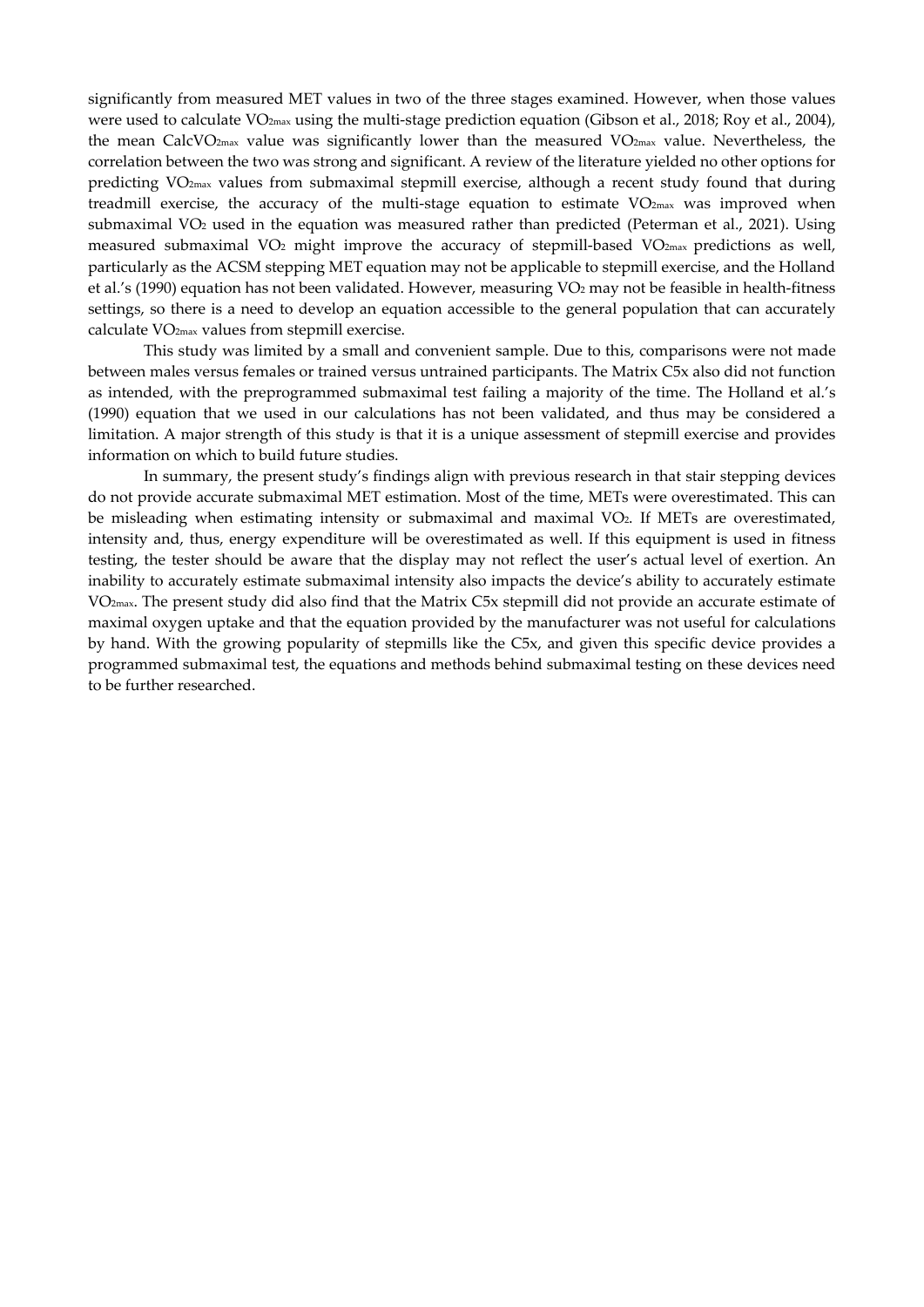## **REFERENCES**

- American College of Sports Medicine, Riebe, D., Ehrman, J. K., Liguori, G., & Magal, M. (2018). *ACSM's guidelines for exercise testing and prescription*. Wolters Kluwer.
- Ben-Ezra, V., & Verstraete, R. (1988). Stair climbing: an alternative exercise modality for firefighters. *Journal of Occupational Medicine.: Official Publication of the Industrial Medical Association*, *30*(2), 103–105.
- Butts, N. K., Dodge, C., & McAlpine, M. (1993). Effect of stepping rate on energy costs during StairMaster exercise. *Medicine & Science in Sports & Exercise*, *25*(3), 378–382.
- Carroll, K., Marshall, D., Ben-Ezra, V., & Sockler, J. (1990). An equation for predicting maximal oxygen consumption on the StairMaster. *Medicine & Science in Sports & Exercise*, *22*(2), S11. Abstract 66.
- Gibson, A. L., Ph D., Wagner, D. R., Ph D., & Heyward, V. H., Ph D. (2018). *Advanced Fitness Assessment and Exercise Prescription* (8 edition). Champaign, Illinois: Human Kinetics.
- Holland, G. J., Hoffmann, J. J., Vincent, W., Mayers, M., & Caston, A. (1990). Treadmill vs Steptreadmill Ergometry. *The Physician and Sportsmedicine*, *18*(1), 79–85. https://doi.org/10.1080/00913847.1990.11709952
- Holland, G. J., Weber, F., Heng, M. K., Reese, S. S., Marin, J. J., Vincent, W. J., … Caston, A. L. (1988). Maximal Steptreadmill Exercise and Treadmill Exercise by Patients With Coronary Heart Disease: A Comparison. *Journal of Cardiopulmonary Rehabilitation and Prevention*, *8*(2), 58-68.
- Howley, E. T., Colacino, D. L., & Swensen, T. C. (1992). Factors affecting the oxygen cost of stepping on an electronic stepping ergometer. *Medicine & Science in Sports & Exercise*, *24*(9), 1055–1058.
- Luketic, R., Hunter, G. R., & Feinstein, C. (1993). Comparison of StairMaster and Treadmill Heart Rates and Oxygen Uptakes. *The Journal of Strength & Conditioning Research*, *7*(1), 34.
- Matrix Fitness. (2012). *Climbmill Owner's Manual* (p. 39). Cottage Grove, WI.
- Noonan, V., & Dean, E. (2000). Submaximal exercise testing: clinical application and interpretation. *Physical Therapy*, *80*(8), 782–807.
- Peterman, J. E., Harber, M. P., Imboden, M. T., Whaley, M. H., Fleenor, B. S., Myers, J., Arena, R., & Kaminsky L. A. (2021). Accuracy of exercise-based equations for estimating cardiorespiratory fitness. *Medicine & Science in Sports & Exercise*, *53*(1), 74-82.
- Roy, J. L. P., Smith, J. F., Bishop, P. A., Hallinan, C., Wang, M., & Hunter, G. R. (2004). Prediction of maximal VO2 from a submaximal StairMaster test in young women. *Journal of Strength and Conditioning Research*, *18*(1), 92–96.
- Schuler, P. B., Martino, M., Abadie, B. R., Stout, T. W., Conn, P. T., & Wang, M. Q. (1998). Lactate production in response to maximal and submaximal StairMaster PT4000 and treadmill exercise. *The Journal of Sports Medicine and Physical Fitness*, *38*(3), 215–220.
- Stromme, S. B., Ingjer, F., & Meen, H. D. (1977). Assessment of maximal aerobic power in specifically trained athletes. *Journal of Applied Physiology: Respiratory, Environmental and Exercise Physiology*, *42*(6), 833–837. https://doi.org/10.1152/jappl.1977.42.6.833
- Tanaka, H., Monahan, K.D., & Seals, D. R. (2001). Age-predicted maximal heart rate revisited. *Journal of the American College of Cardiology*, 37(1), 153-156.
- Zeni, A. I., Hoffman, M. D., & Clifford, P. S. (1996). Energy expenditure with indoor exercise machines. *Journal of the American Medical Association*, *275*(18), 1424–1427.